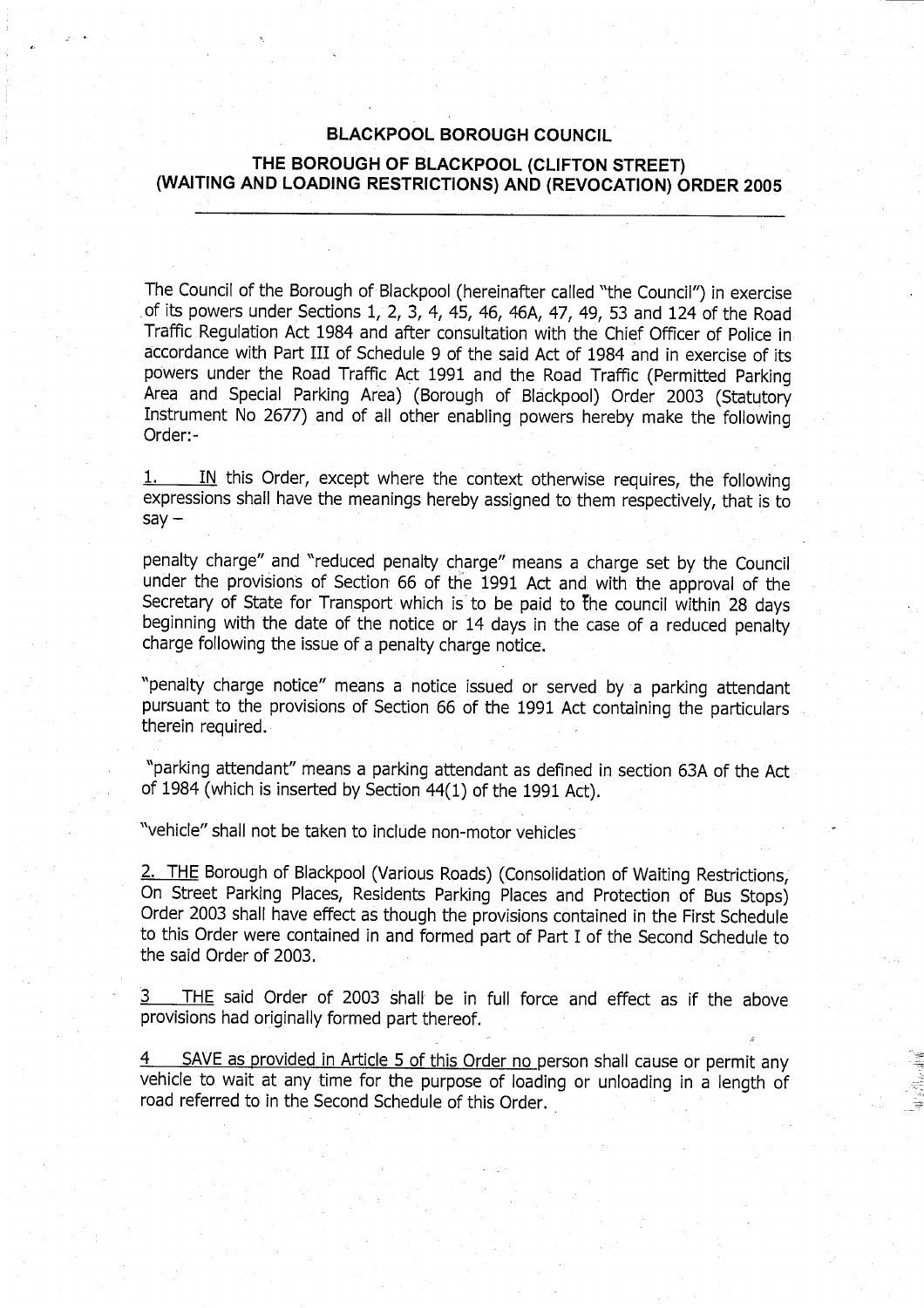5 NOTHING in Article 4 of this Order shall render it unlawful for a person to cause or permit a vehicle to wait if

- (a) the waiting is for so long as may be necessary to enable a person to board or alight from the vehicle or load thereon or unload there from their personal luggage;
- (b) it is being used for as long as may be necessary for emergency Fire and Rescue Service, Ambulance or Police purposes;
- (c) the vehicle is waiting owing to the driver being prevented from proceeding by circumstances beyond his control or to such waiting being necessary in order to avoid an accident;
- (d) the vehicle is waiting only for so long as may be necessary to enable it to be used in connection with the removal of obstruction to traffic

6.  $(1)$  IF a vehicle is left or abandoned in a length of road to which the provisions of Article 4 of this Order apply, in contravention of any of the provisions of Article 4 of this Order, a penalty charge shall be payable; the vehicle may also be removed from that location.

 $(2)$  In the case of a vehicle in respect of which a penalty charge is payable a penalty charge notice showing the information required by Section 66(3) of the 1991 Act may then be issued by a parking attendant in accordance with Section 66(1) of the 1991 Act.

(3) Where a parking attendant has removed or caused to be removed a vehicle in accordance with paragraph (1) of this Article

(a) he shall provide for the safe custody of the vehicle;(b)the Council shall be entitled to recover from the person responsible such charges in respect of the removal, storage and disposal of the vehicle as it might prescribe from time to time; (c)the provisions of the Road Traffic Regulation Act 1984 as amended shall apply to the disposal of any such vehicle removed by or on behalf of the Council pursuant to this Article.

NOTWITHSTANDING the provisions of this Order, the Council may at its discretion (including requiring an administration fee) issue a dispensation allowing a specific vehicle to wait in a length of road, to which the provisions of Articles 2 and 4 of this Order apply during the hours of operation of any restriction or prohibition to the contrary.

8. THE provisions relating to disabled parking contained in The Borough of Blackpool (Town Centre) (Various Restrictions) Order 2004 and The Borough of Blackpool (Clifton Street)(Revocation) Order 2005 are hereby revoked so far as the length of road and the times specified in the Schedule 4 to this Order are concerned.

9. THE provisions relating to pay and display parking contained in The Borough of Blackpool (Town Centre) (Various Restrictions) Order 2004 are hereby revoked so far as the length of road and the times specified in the Schedule 3 to this Order are concerned.

10. ANY provisions contained in the said Order of 2003 and inconsistent with the provisions of this Order are hereby revoked.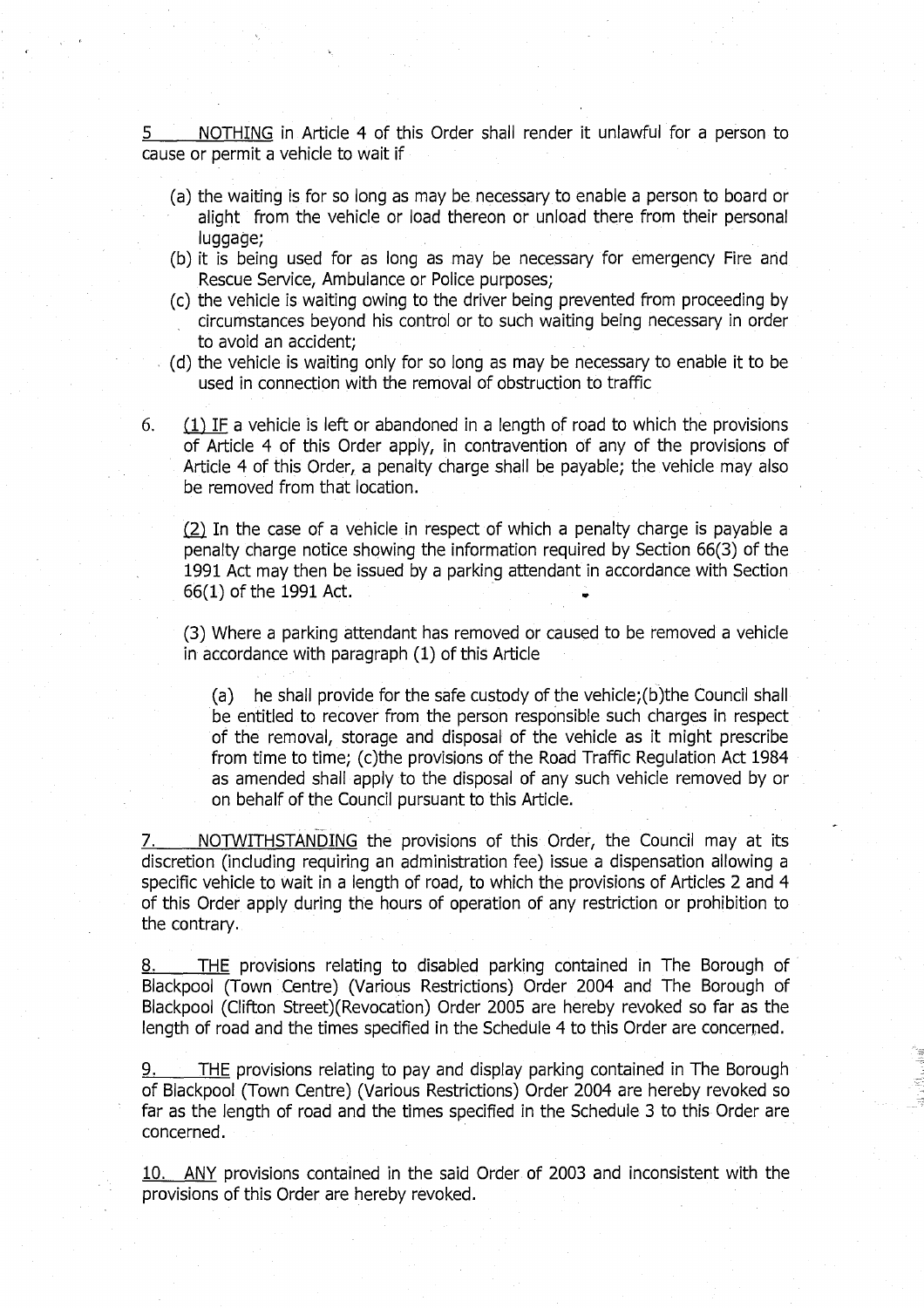11. THIS Order shall come into operation on the 7<sup>th</sup> day of February 2006 and may be cited as "THE BOROUGH OF BLACKPOOL (CLIFTON STREET)(WAITING AND LOADING RESTRICTIONS) AND (REVOCATION) ORDER 2005 ".

Given under the Common Seal of the Council of the Borough of Blackpool on the 19<sup>th</sup> day of January 2006.

THE COMMON SEAL of The Blackpool (1) Borough Council was hereunto affixed in ) the presence of:-

Head of Legal and Democratic Services